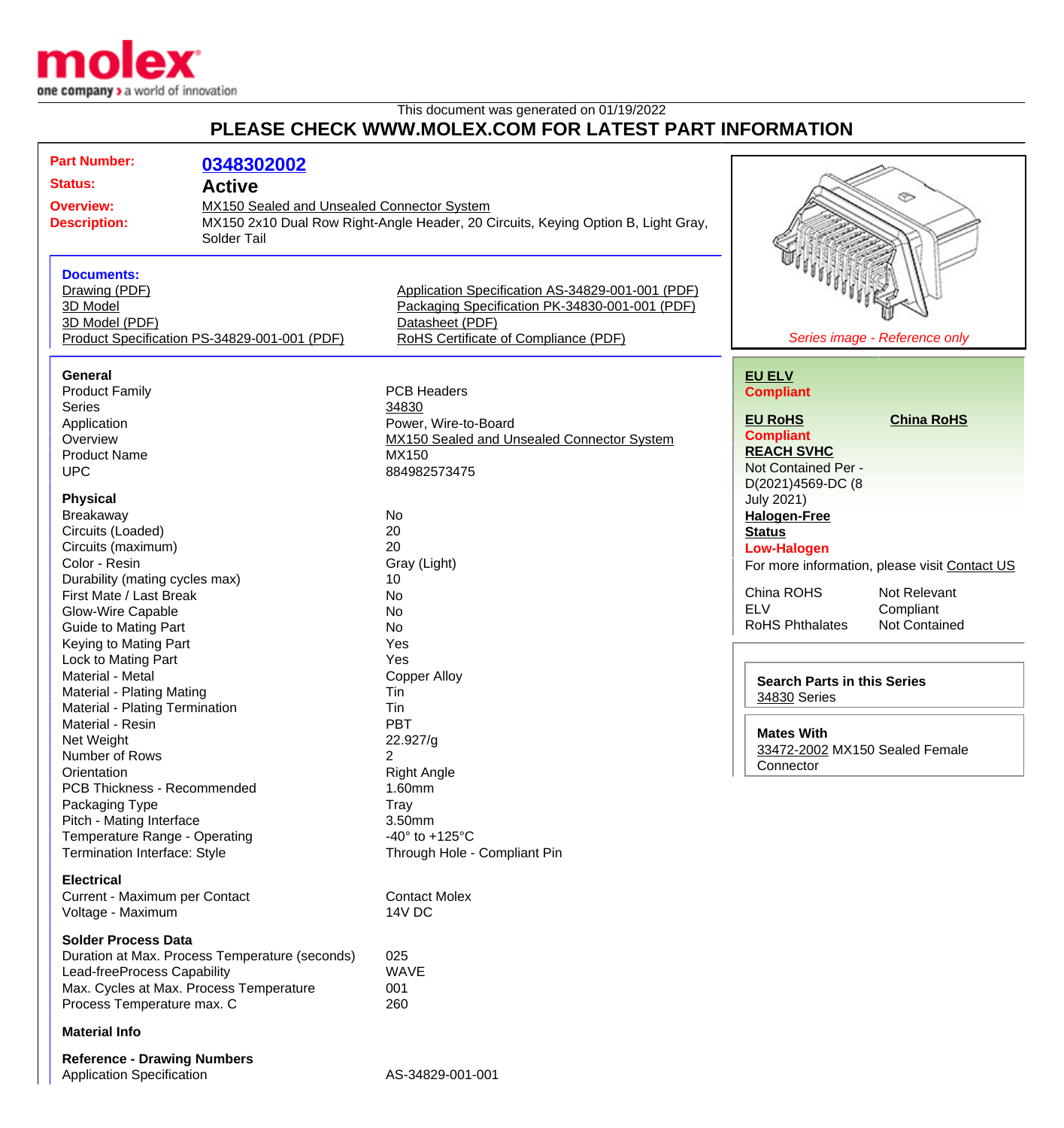This document was generated on 01/19/2022 **PLEASE CHECK WWW.MOLEX.COM FOR LATEST PART INFORMATION**